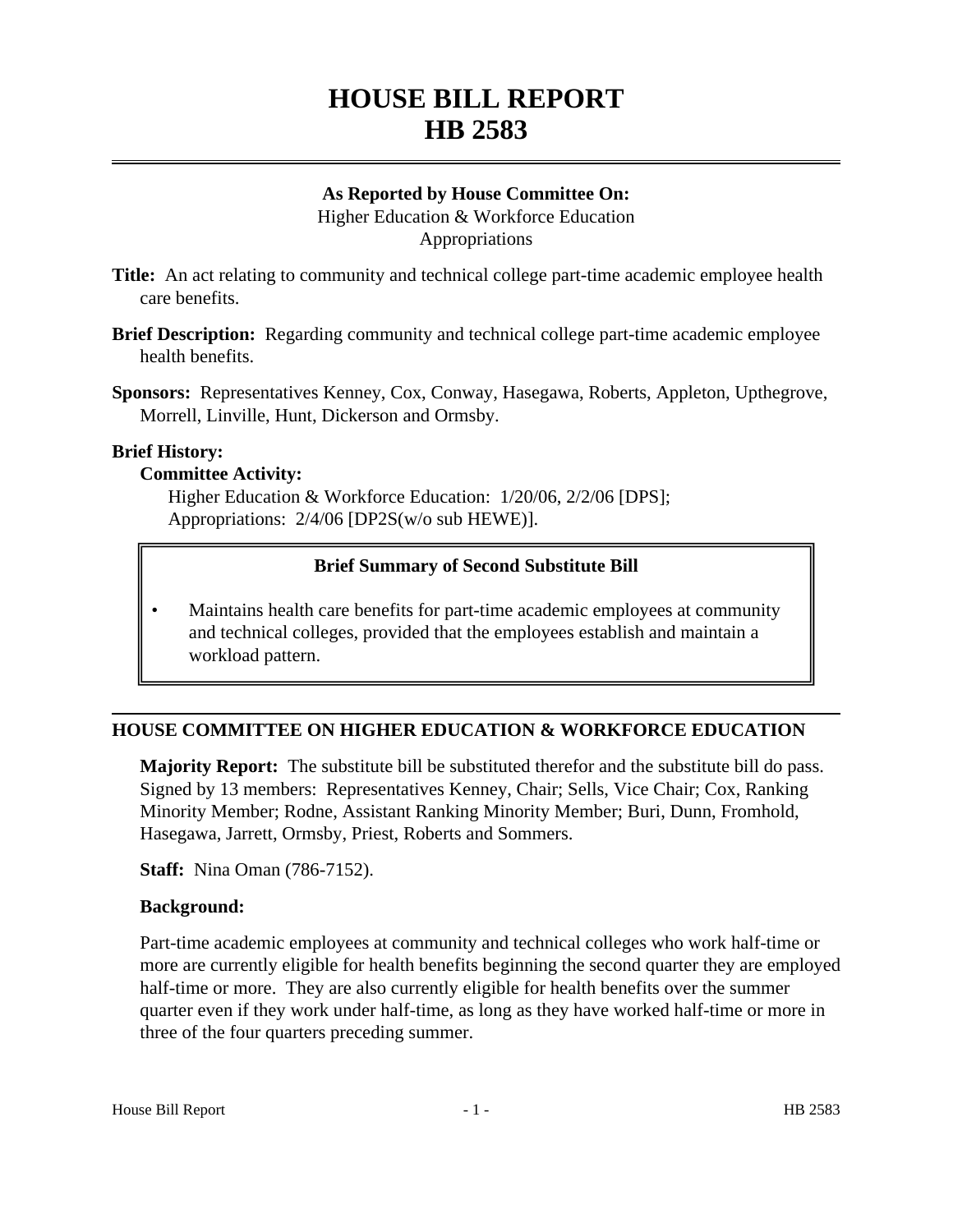However, if an employee works under half-time for one quarter, that employee loses benefit coverage for that quarter as well as for the following summer quarter.

# **Summary of Substitute Bill:**

Sections are added to the Health Care Authority statutes that describe health care benefit coverage for part-time academic employees at community and technical colleges.

Part-time academic employees at community and technical colleges who have established eligibility for health care benefits are eligible for continuation of their health care benefits over the summer if they have worked an average of half-time or more in the preceding academic year through employment at one or more community or technical college districts.

Uninterrupted health care benefits for part-time academic employees at community and technical colleges are maintained as long as the employee works at least three of the four quarters of the academic year with an average academic workload of half-time or more.

Health care benefit coverage ceases at the end of the academic year if the employee has not maintained at least a half-time average academic workload over three of the four quarters of the academic year.

# **Substitute Bill Compared to Original Bill:**

The specifications for establishing a workload pattern over a two-year period are eliminated. Provisions of the original bill are deleted, and the following provisions are added:

- Part-time academic employees at community and technical colleges who have established eligibility for health care benefits receive uninterrupted benefits over the summer if they have worked an average of at least half-time in the preceding academic year.
- Health care benefits for part-time academic employees at community and technical colleges continue uninterrupted, once established, as long as the employee works at least three of the four quarters at least half-time. Benefits cease at the end of the academic year if this criteria is not met.

Sections are added to the Health Care Authority statutes describing health care benefit coverage for part-time academic employees at community and technical colleges. An emergency clause is added.

# **Appropriation:** None.

**Fiscal Note:** Preliminary fiscal note available on substitute bill.

**Effective Date of Substitute Bill:** This bill contains an emergency clause and takes effect immediately.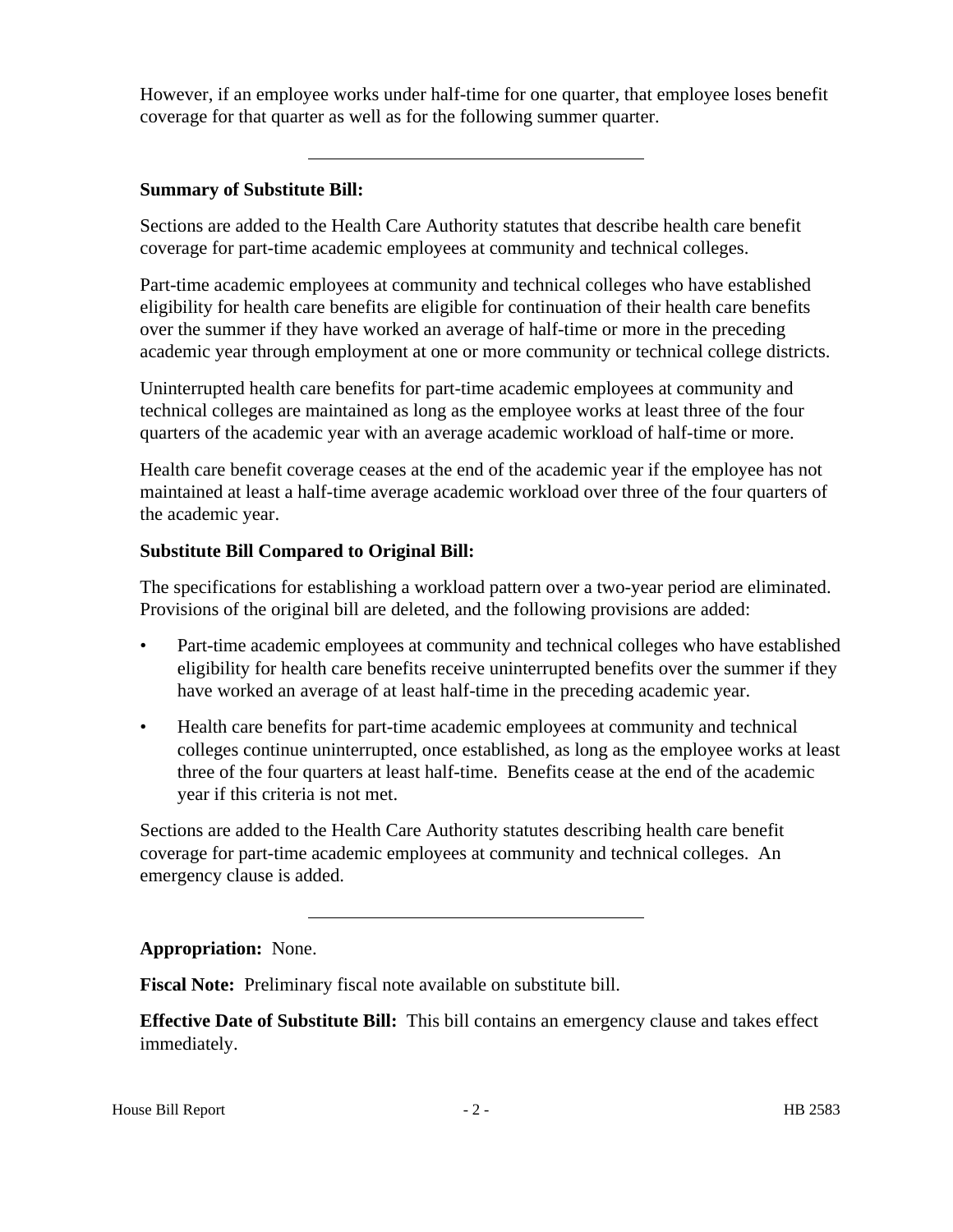**Testimony For:** (In support) Part-time employees are important to the flexibility of the twoyear colleges. Some part-time faculty whose coverage is not continued must face the difficult choice of spending their income on self-pay insurance or going to public health clinics. Faculty would like to see the same physician consistently. The colleges currently have a system for keeping track of employees working at multiple colleges. Adding an emergency clause would prevent another group of faculty from losing their health benefits this summer.

(With concerns) Concerns include potential costs to other agencies, adequate funding for implementation, and clarification that the Health Care Authority is the state agency responsible for adopting rules.

**Testimony Against:** None.

**Persons Testifying:** (In support) John Boesenberg, State Board for Community and Technical Colleges; Wendy Rader-Konofalski, Washington Federation of Teachers; and Louis Watanabe, Bellevue Community College and Part-time Faculty Association;

(With concerns) Dennis Martin, Washington State Health Care Authority.

**Persons Signed In To Testify But Not Testifying:** None.

# **HOUSE COMMITTEE ON APPROPRIATIONS**

**Majority Report:** The second substitute bill be substituted therefor and the second substitute bill do pass and do not pass the substitute bill by Committee on Higher Education  $\&$ Workforce Education. Signed by 30 members: Representatives Sommers, Chair; Fromhold, Vice Chair; Alexander, Ranking Minority Member; Anderson, Assistant Ranking Minority Member; McDonald, Assistant Ranking Minority Member; Armstrong, Bailey, Buri, Chandler, Clements, Cody, Conway, Darneille, Dunshee, Grant, Haigh, Hinkle, Hunter, Kagi, Kenney, Kessler, Linville, McDermott, Miloscia, Pearson, Priest, Schual-Berke, P. Sullivan, Talcott and Walsh.

**Staff:** Brian Enslow (786-7143).

# **Summary of Recommendation of Committee On Appropriations Compared to Recommendation of Committee On Higher Education & Workforce Education:**

Part-time academic employees must maintain an average half-time workload over two academic years, rather than a single academic year, to become eligible or reestablish eligibility for continuous health care coverage.

Employers are responsible for notifying employees of their potential right to benefits. Employees who are affected by the provisions of this bill are responsible for notifying their employer of their potential eligibility for maintenance of benefits.

The second substitute requires the State Board for Community and Technical Colleges (State Board) to report back to the Legislature by November 15, 2009 on the feasibility of eliminating this requirement.